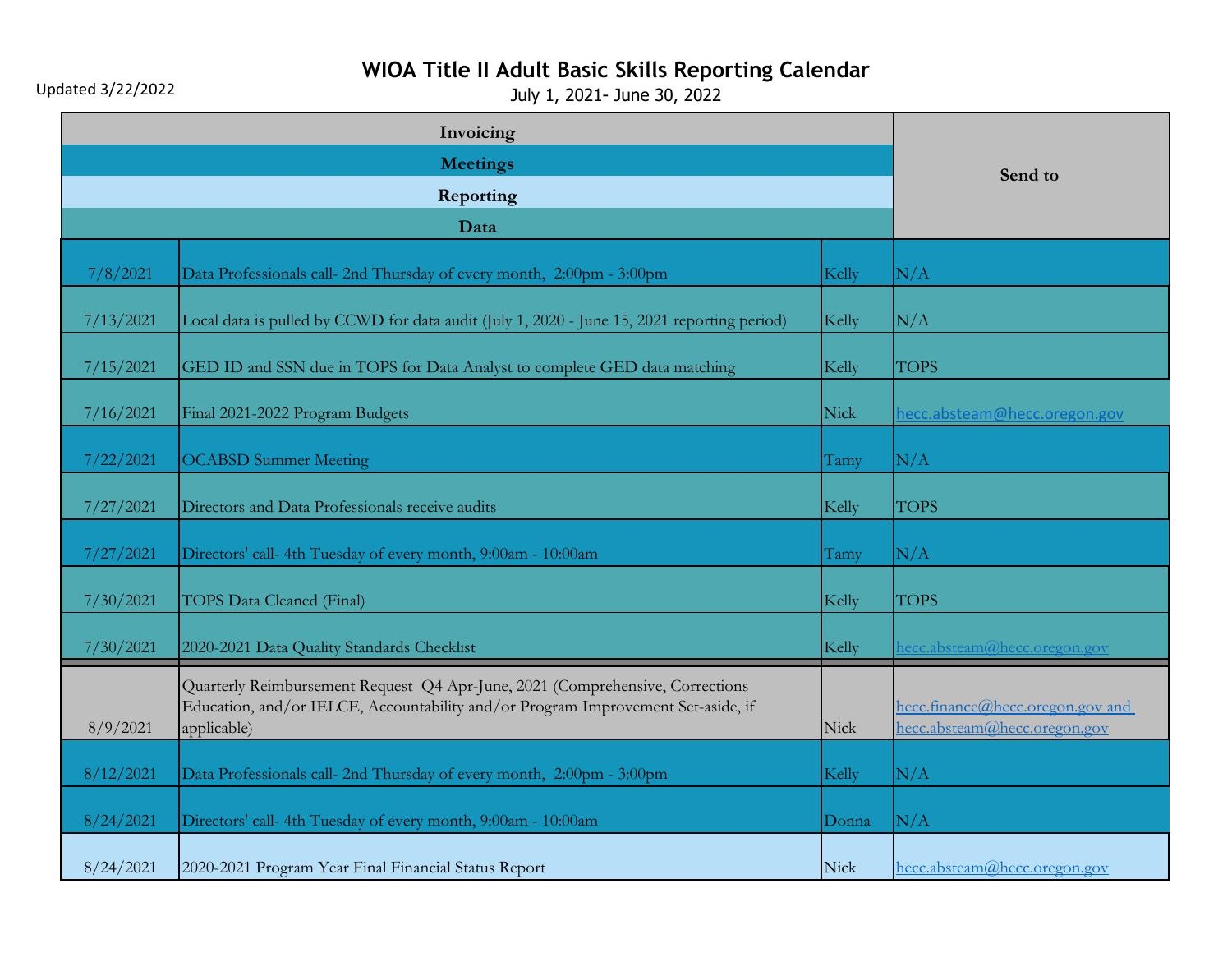Updated 3/22/2022

| 8/24/2021  | Corrections grant only: Report on the relative rate of recidivism for the criminal offenders<br>served with Title II funds (section 225(d) of WIOA). (Since federal guidance is pending for a<br>definition of relative rate of recidivism, programs may use their own definition as long as it is<br>clearly explained in the report.) | Nick   | hecc.absteam@hecc.oregon.gov                                     |
|------------|-----------------------------------------------------------------------------------------------------------------------------------------------------------------------------------------------------------------------------------------------------------------------------------------------------------------------------------------|--------|------------------------------------------------------------------|
| 9/9/2021   | Data Professionals call- 2nd Thursday of every month, 2:00pm - 3:00pm                                                                                                                                                                                                                                                                   | Kelly  | N/A                                                              |
| 9/10/2021  | Risk Assessment-Develop Program Improvement Plan in conjunction with CCWD<br>(August 20-September 12). Reports due to local programs                                                                                                                                                                                                    | Nick   | N/A                                                              |
| 9/28/2021  | Directors' call-4th Tuesday of every month, 9:00am - 10:00am                                                                                                                                                                                                                                                                            | Donna  | N/A                                                              |
| 10/14/2021 | Data Professionals call- 2nd Thursday of every month, 2:00pm - 3:00pm                                                                                                                                                                                                                                                                   | Kelly  | N/A                                                              |
| 10/15/2021 | Program Improvement Plan Due to CCWD                                                                                                                                                                                                                                                                                                    | Nick   | hecc.absteam@hecc.oregon.gov                                     |
| 10/15/2021 | Local data is pulled by CCWD for data audit (July 1, - September 15, 2020 reporting period)                                                                                                                                                                                                                                             | Kelly  | N/A                                                              |
| 10/20/2021 | OCABSD and OPA Meeting 1:00 - 3:00pm                                                                                                                                                                                                                                                                                                    | Tamy   | N/A                                                              |
| 10/21/2021 | OCABSD Fall meeting 8:00 - 2:00pm                                                                                                                                                                                                                                                                                                       | Tamy   | N/A                                                              |
| 10/28/2021 | No Director's call due to OCABSD the week before.                                                                                                                                                                                                                                                                                       | Tamy   | N/A                                                              |
| 10/29/2021 | Directors and Data Professionals receive audits                                                                                                                                                                                                                                                                                         | Kelly  | N/A                                                              |
| 10/29/2021 | Quarterly Reimbursement Request QTR 1 July - Sept 2021 (Comprehensive, Corrections<br>Education, and/or IELCE, Accountability and/or Program Improvement Set-aside, if<br>applicable)                                                                                                                                                   | Nick   | hecc.finance@hecc.oregon.gov and<br>hecc.absteam@hecc.oregon.gov |
| 11/11/2021 | Data Professionals call- 2nd Thursday of every month, 2:00pm - 3:00pm                                                                                                                                                                                                                                                                   | Kelly  | N/A                                                              |
| 11/15/2021 | Local Lead Position Description-New form to be signed by the Lead and the ABS Director                                                                                                                                                                                                                                                  | Ashley | hecc.absteam@hecc.oregon.gov                                     |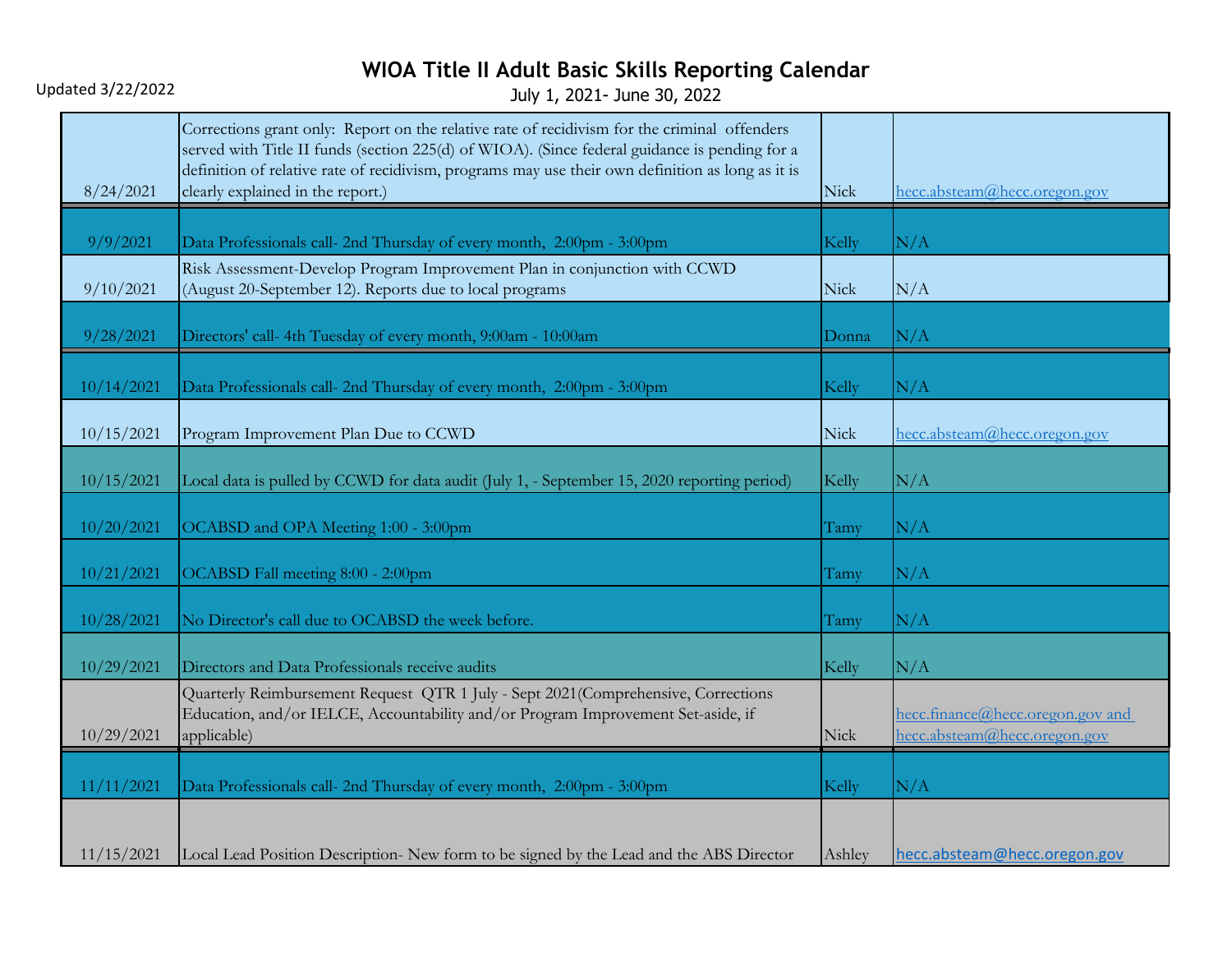### Updated 3/22/2022

| 11/23/2021 | Directors' call-4th Tuesday of every month, 9:00am - 10:00am                                                                                                                         | Donna | N/A                                                              |
|------------|--------------------------------------------------------------------------------------------------------------------------------------------------------------------------------------|-------|------------------------------------------------------------------|
| 11/30/2021 | GED Ready Test vouchers Reporting (July - November 8, 2021) (updated to January 2022)                                                                                                | Tamy  | hecc.absteam@hecc.oregon.gov                                     |
| 12/9/2021  | Data Professionals call- 2nd Thursday of every month, 2:00pm - 3:00pm                                                                                                                | Kelly | N/A                                                              |
| 12/28/2021 | Directors' call-4th Tuesday of every month, 9:00am - 10:00am                                                                                                                         | Donna | N/A                                                              |
| 12/31/2021 | Local ABS Director submits online form to answer Pre-Monitoring Questions                                                                                                            | Nick  | https://forms.gle/uP6AXWe45vwwZq<br>Qw8                          |
| 12/31/2021 | Submit Current IET Documentation                                                                                                                                                     | Nick  | hecc.absteam@hecc.oregon.gov                                     |
| 12/31/2021 | Financial documents (ledgers) corroborating "Non-Federal Resources" amount reported on<br>sub-recipient's 2020-2021 Final Financial Status Report (FFSR)                             | Nick  | hecc.absteam@hecc.oregon.gov                                     |
| 1/13/2022  | Data Professionals call- 2nd Thursday of every month, 2:00pm - 3:00pm                                                                                                                | Kelly | N/A                                                              |
| 1/14/2022  | Local data is pulled by CCWD for data audit (July 1, - December 15, 2021 reporting period)                                                                                           | Kelly | N/A                                                              |
| 1/25/2022  | Directors' call-4th Tuesday of every month, 9:00am - 10:00am                                                                                                                         | Donna | N/A                                                              |
| 1/28/2022  | Quarterly Reimbursement Request QTR 2 Sept - Dec 2021 (Comprehensive, Corrections<br>Education, and/or IELCE, Accountability and/or Program Improvement Set-aside, if<br>applicable) | Nick  | hecc.finance@hecc.oregon.gov and<br>hecc.absteam@hecc.oregon.gov |
| 1/28/2022  | Directors and Data Professionals receive audits                                                                                                                                      | Kelly | N/A                                                              |
| 1/31/2022  | GED Ready Test vouchers Reporting (July - December 2021)                                                                                                                             | Tamy  | hecc.absteam@hecc.oregon.gov                                     |
| 2/10/2022  | Data Professionals call- 2nd Thursday of every month, 2:00pm - 3:00pm                                                                                                                | Kelly | N/A                                                              |
| 2/17/2022  | OCABSD Winter Meeting - no Directors' call                                                                                                                                           | Tamy  | $\rm N/A$                                                        |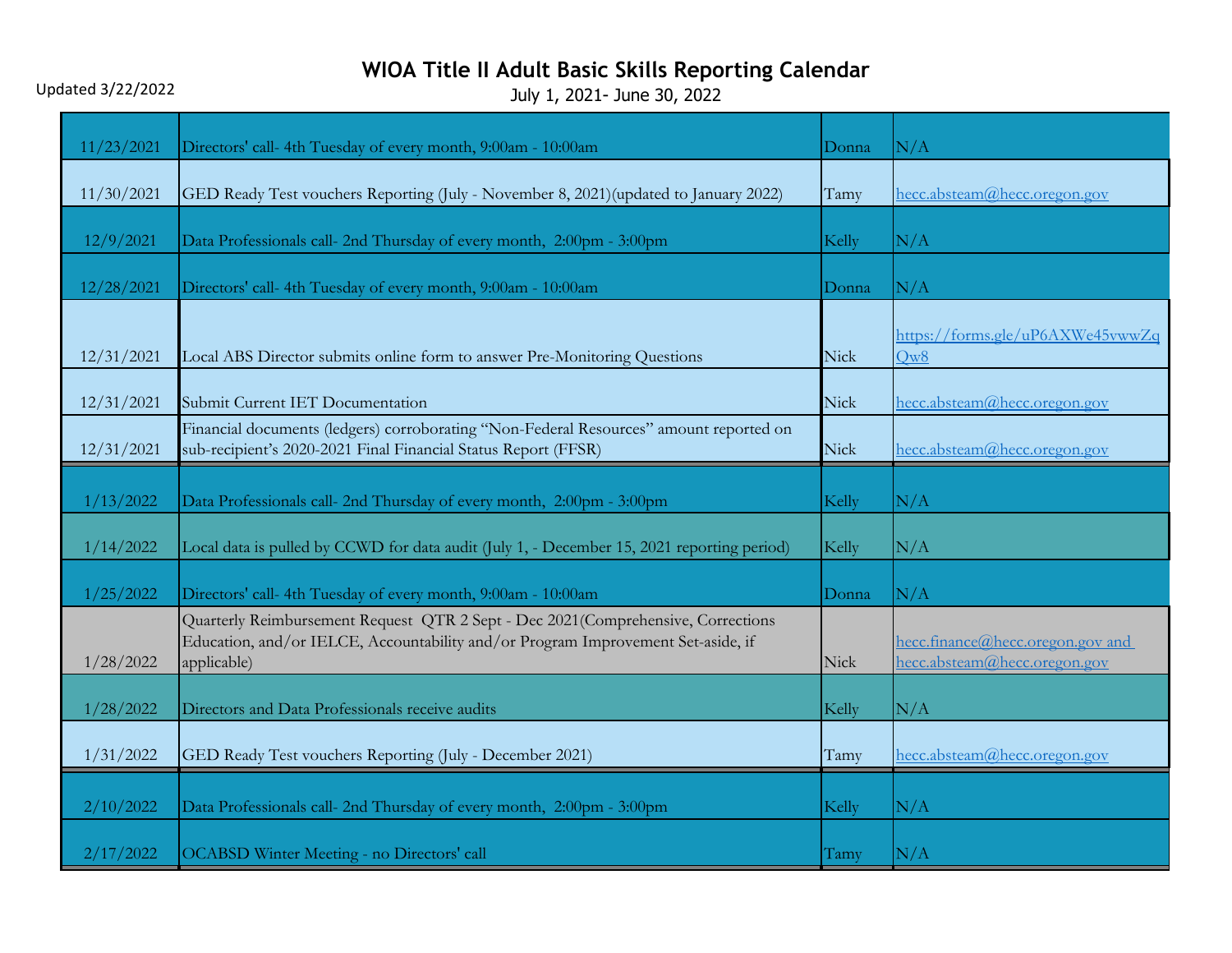Updated 3/22/2022

| 3/10/2022 | Data Professionals call- 2nd Thursday of every month, 2:00pm - 3:00pm                                                                                                                    | Kelly  | N/A                                                              |
|-----------|------------------------------------------------------------------------------------------------------------------------------------------------------------------------------------------|--------|------------------------------------------------------------------|
| 3/22/2022 | Directors' call- 4th Tuesday of every month, 9:00am - 10:00am                                                                                                                            | Donna  | $\rm N/A$                                                        |
| 4/14/2022 | Data Professionals call- 2nd Thursday of every month, 2:00pm - 3:00pm                                                                                                                    | Kelly  | N/A                                                              |
| 4/15/2022 | Local data is pulled by CCWD for data audit (July 1, 2021 - March 12, 2022 reporting period)                                                                                             | Kelly  | N/A                                                              |
| 4/26/2022 | Directors' call- 4th Tuesday of every month, 9:00am - 10:00am                                                                                                                            | Donna  | N/A                                                              |
| 4/29/2022 | Directors and Data Professionals receive audits                                                                                                                                          | Kelly  | N/A                                                              |
| 4/29/2022 | Quarterly Reimbursement Request QTR 3 January - March 2022 Learning Standards and<br>TSTM consultants project activities and invoice.                                                    | Ashley | hecc.finance@hecc.oregon.gov and<br>hecc.absteam@hecc.oregon.gov |
| 4/29/2022 | Quarterly Reimbursement Request QTR 3 January - March 2022(Comprehensive, Corrections<br>Education, and/or IELCE, Accountability and/or Program Improvement Set-aside, if<br>applicable) | Nick   | hecc.finance@hecc.oregon.gov and<br>hecc.absteam@hecc.oregon.gov |
| 5/12/2022 | Data Professionals call- 2nd Thursday of every month, 2:00pm - 3:00pm                                                                                                                    | Kelly  | N/A                                                              |
| 5/12/2022 | <b>OCABSD</b> Spring Meeting                                                                                                                                                             | Tamy   | N/A                                                              |
| 5/24/2022 | Directors' call-4th Tuesday of every month, 9:00am - 10:00am                                                                                                                             | Donna  | N/A                                                              |
| 5/31/2022 | 2021-2022 Federal Table 7                                                                                                                                                                | Kelly  | hecc.absteam@hecc.oregon.gov                                     |
| 5/31/2022 | 2022-2023 Program Fees Plan                                                                                                                                                              | Nick   | hecc.absteam@hecc.oregon.gov                                     |
| 5/31/2022 | 2022-2023 Distance Learning Application                                                                                                                                                  | Ashley | hecc.absteam@hecc.oregon.gov                                     |
| 5/31/2022 | 2021-2022 OACCRS Compliance Signature page                                                                                                                                               | Ashley | hecc.absteam@hecc.oregon.gov                                     |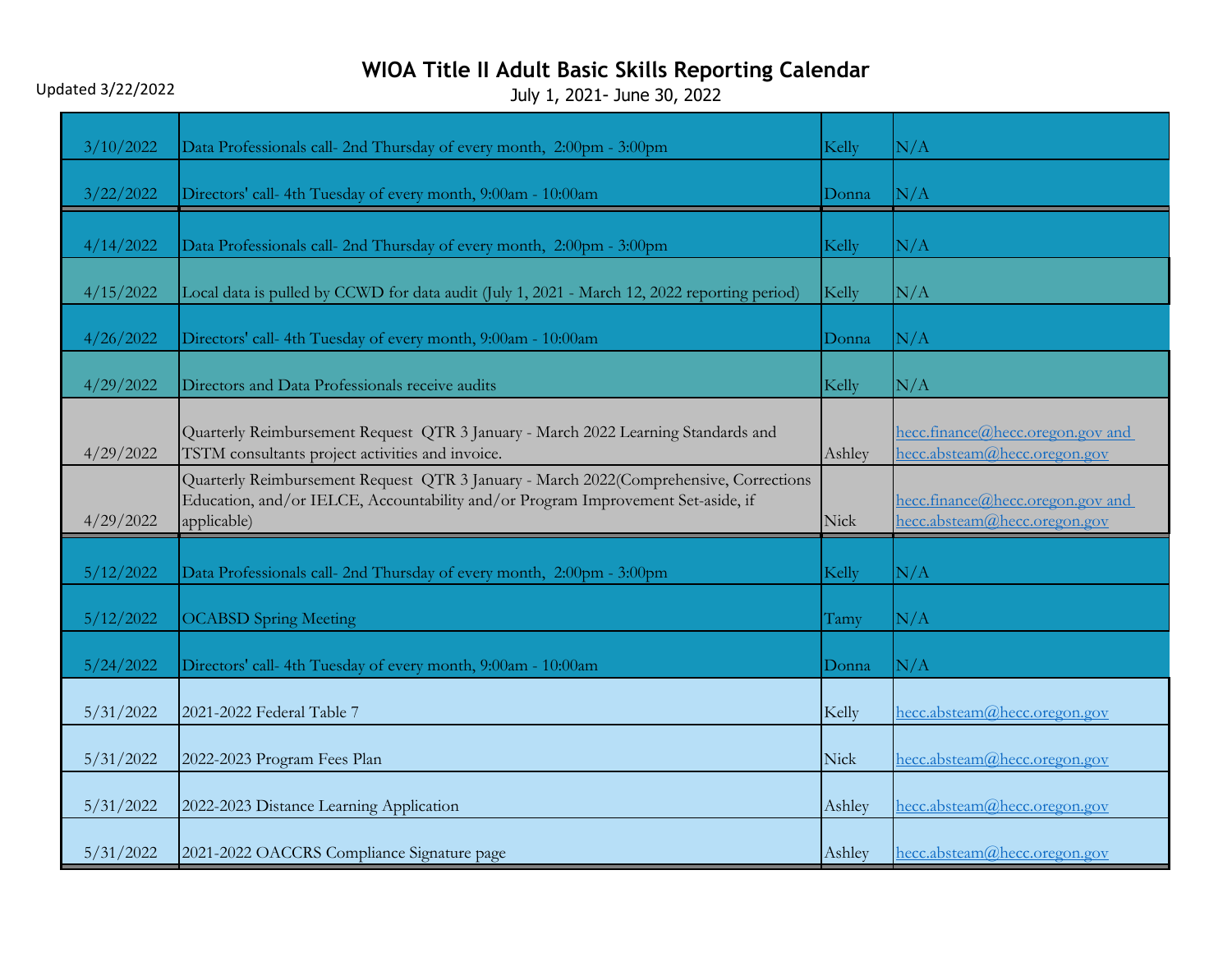Updated 3/22/2022

| 6/9/2022  | Data Professionals call- 2nd Thursday of every month, 2:00pm - 3:00pm                                                                                                                 | Kelly  | N/A                                                              |
|-----------|---------------------------------------------------------------------------------------------------------------------------------------------------------------------------------------|--------|------------------------------------------------------------------|
|           |                                                                                                                                                                                       |        |                                                                  |
| 6/28/2022 | Directors' call- 4th Tuesday of every month, 9:00am - 10:00am                                                                                                                         | Donna  | N/A                                                              |
| 6/30/2022 | 2021-2022 Budget Amendment request to reallocate WIOA Cost sharing (if neccesary)                                                                                                     | Nick   | hecc.absteam@hecc.oregon.gov                                     |
| 6/30/2022 | Annual OACCRS Orientation and Training Plan for 2022-2023                                                                                                                             | Ashley | hecc.absteam@hecc.oregon.gov                                     |
| 7/8/2022  | Local data is pulled by CCWD for data audit (July 1, 2021 - June 15, 2022 reporting period)                                                                                           | Kelly  | N/A                                                              |
| 7/14/2022 | Data Professionals call- 2nd Thursday of every month, 2:00pm - 3:00pm                                                                                                                 | Kelly  | N/A                                                              |
| 7/15/2021 | GED ID and SSN due in TOPS for Data Analyst to complete GED data matching                                                                                                             | Kelly  | <b>TOPS</b>                                                      |
| 7/21/2022 | <b>OCABSD Summer Meeting - no Directors' call</b>                                                                                                                                     | Tamy   | N/A                                                              |
| 7/22/2022 | Directors and Data Professionals receive audits                                                                                                                                       | Kelly  | N/A                                                              |
| 7/29/2022 | Annual OACCRS training plan approved by CCWD                                                                                                                                          | Ashley | N/A                                                              |
| 7/29/2022 | 2021-2022 Data Quality Standards Checklist                                                                                                                                            | Kelly  | hecc.absteam@hecc.oregon.gov                                     |
| 7/29/2022 | <b>TOPS Data Cleaned (Final)</b>                                                                                                                                                      | Kelly  | <b>TOPS</b>                                                      |
| 7/31/2022 | GED Ready Test vouchers Reporting (January - July 2022)                                                                                                                               | Tamy   | hecc.absteam@hecc.oregon.gov                                     |
| 8/11/2022 | Data Professionals call- 2nd Thursday of every month, 2:00pm - 3:00pm                                                                                                                 | Kelly  | N/A                                                              |
| 8/15/2022 | Quarterly Reimbursement Request QTR 4 April - June 2022(Comprehensive, Corrections<br>Education, and/or IELCE, Accountability and/or Program Improvement Set-aside, if<br>applicable) | Nick   | hecc.finance@hecc.oregon.gov and<br>hecc.absteam@hecc.oregon.gov |